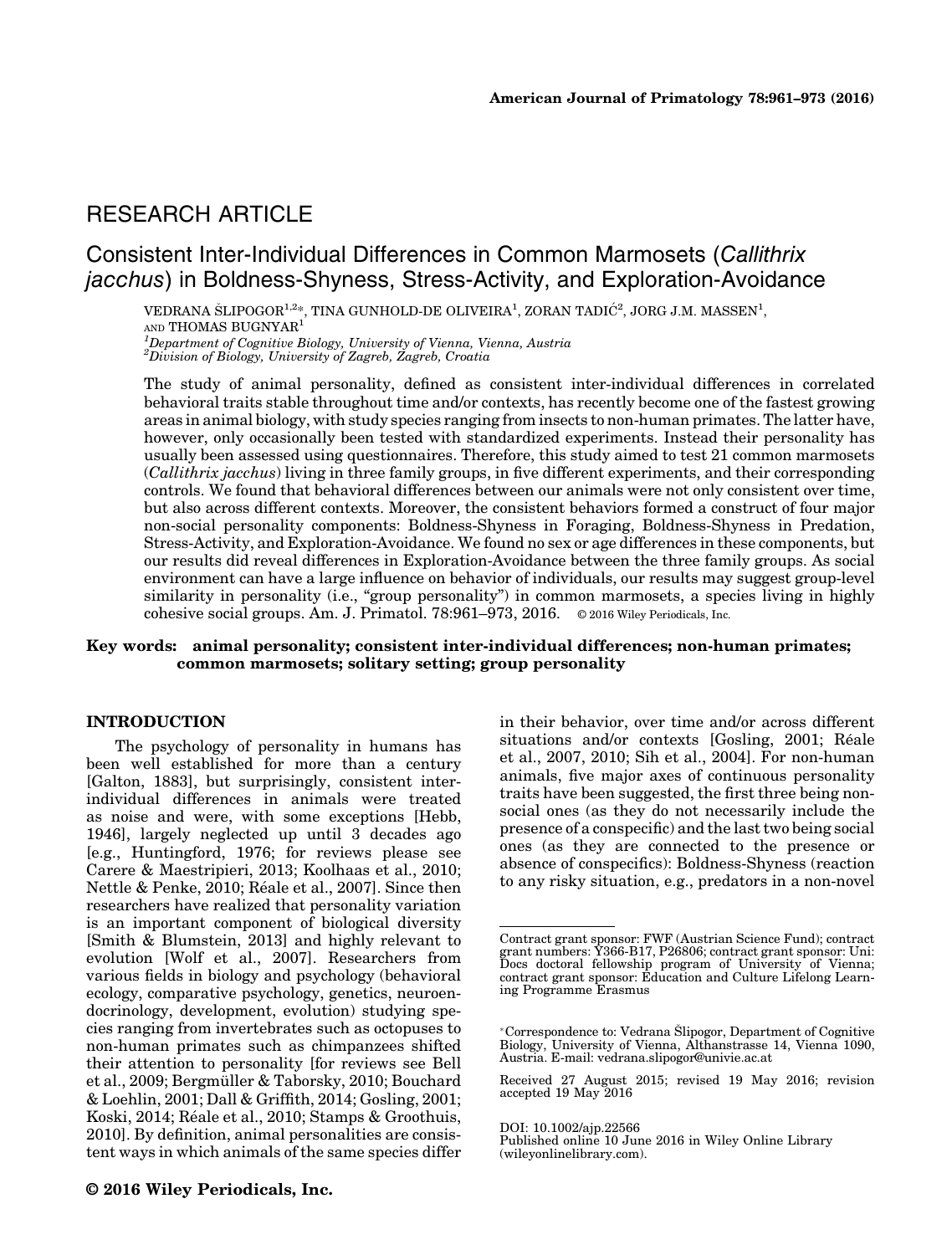situation), Exploration-Avoidance (reaction to a new situation, e.g., environment, food, or object), Activity (the level of activity in a non-novel environment), Aggressiveness (aggressive reaction to a conspecific) and Sociability (reaction of an animal to the presence or absence of a conspecific) [Reale et al., 2007]. These traits are sometimes investigated in a social setting, namely with other conspecifics (in dyads, subgroups, or whole groups) [e.g., Fairbanks, 2001; Koski & Burkart, 2015; Massen et al., 2013], and sometimes in a solitary setting (individually, e.g., Dammhahn, 2012; Dingemanse et al., 2002; Koski & Burkart, 2015; this study). Although these five traits are usually considered as standard personality traits, using a more bottom-up approach includes the possibility that additional behavioral axes can also be part of personality [Koski, 2014].

Most primates live in highly complex social systems consisting of short- and long-term social bonds and networks of interactions (affiliative or agonistic relationships, kinship, dominance hierarchies, alliances, etc.), and have a very rich behavioral repertoire [Chapais, 2001; Massen et al., 2010; Seyfarth & Cheney, 2012; Silk, 2007]. In such animals, personality could influence many aspects of daily life, for example group composition, group stability, social networks, individual behavior, dispersal, fitness, and so on, as has been shown in many taxa [Coleman, 2012; Croft et al., 2004; Krause et al., 2010; Massen & Koski, 2014; Seyfarth et al., 2014; Smith & Blumstein, 2008]. Although there have been some terminological and methodological discrepancies in measuring personality traits across different taxonomic levels [Carter et al., 2013], researchers of non-human primates have assessed personality with one of the three following methods so far: personality ratings of individuals via questionnaires, behavioral measurements/ratings in the animals' home environment or behavioral measurements in a series of standardized personality tests [Freeman et al., 2011; Stevenson-Hinde et al., 1980b; Uher & Asendorpf, 2008; Weinstein et al., 2008].

In the first method, researchers take two substantially different approaches. In one approach, personality is assessed using a so-called "five-factor model" (FFM) [Digman, 1990] accompanied by questionnaires adapted from the human personality psychology [King & Figueredo, 1997; Weiss et al., 2006]. Here, human observers (i.e., animal caretakers or researchers) fill out species-specific versions of questionnaires that typically contain a series of descriptive adjectives and their explanations. Each animal is rated on a five- or seven-point (Likert) scale based on how well the adjective reflects its personal characteristics and personality scores are calculated from these values [Gosling, 2001]. These scores are then clustered in the five personality traits that follow from the human personality literature (aka "The Big Five": Costa & McCrae [1992]), i.e.,

Agreeableness (A), Conscientiousness (C), Extraversion (E), Neuroticism (N), and Openness to Experience (O) [Digman, 1990]. As this approach uses different pre-defined axes, comparative research that aims at understanding the evolution of personality traits in different animal lineages is limited. In the other approach, researchers use a more bottomup procedure to determine how adjectives from the questionnaires are grouped together into factors for the species of interest [Uher, 2008], which allows a better understanding of personality across different animal taxa [e.g., Capitanio, 1999, 2004; Capitanio & Widaman, 2005; McGuire et al., 1994; Stevenson-Hinde & Zunz, 1978; Stevenson-Hinde et al., 1980a, b; Uher, 2011a,b; Uher et al., 2013b]. Surprisingly, across research groups and model species, a degree of consistency in major dimensions of personality has been found, including, but not limited to, Confidence/ Aggressiveness, Sociability, Excitability/Reactivity, and Equability [cf. Capitanio & Widaman 2005; Capitanio, 2004; Gosling, 2001].

The second method used by non-human primate researchers relies on more traditional ethological methods and assesses personality through recordings of different behaviors that animals exhibit in daily (social) life, either in the wild or in their home enclosures in captivity. This method focuses on those behaviors that are commonly found in a species' behavioral repertoire [Capitanio & Widaman, 2005; Koski, 2011; Rouff et al., 2005; Seyfarth et al., 2012; Sussman et al., 2013; Uher et al., 2013b] and can be regularly collected via focal protocols. Using this method, researchers have recently found that, similar to most other animals, primates show consistent inter-individual differences [Koski, 2014] regarding Boldness (i.e., Boldness-Shyness) [Rouff et al., 2005], Activity [Koski, 2011], and Anxiety (stress-related behavior) [Koski, 2011]. Additionally, these studies found consistent interindividual differences in social personality traits, that is, in Sociability [Koski, 2011; Rouff et al., 2005] and Aggressiveness [Rouff et al., 2005], but also in some previously unreported social traits, for example Grooming-Equitability and Positive Affect [chimpanzees, Pan troglodytes: Koski, 2011]. One drawback of this method, however, is that it focuses on common behaviors and might overlook animals' reactions to rare occurrences that might also reflect personality, for example reactions to predators or novel objects/environments (i.e., Boldness-Shyness & Exploration-Avoidance). Also, this method is to some extent limited by the fact that individuals are usually tested in a group setting, which might be a confounding factor in achieving individual scores that are not influenced by group dynamics [but see Koski, 2011].

To overcome this problem the third method aims at gathering personality information that is rarely observed in daily life, using sets of standardized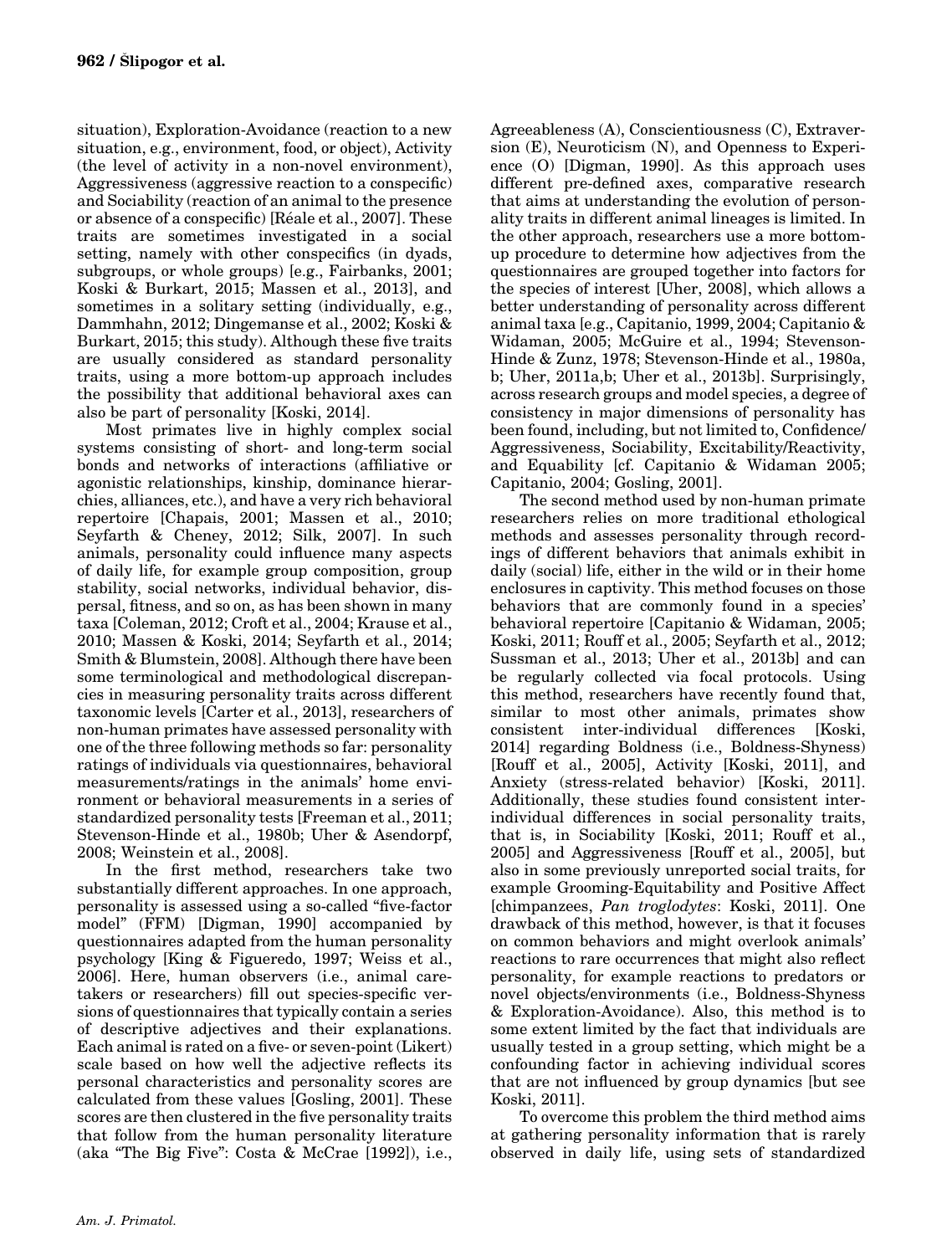tests. Typically, these tests contain either a degree of novelty, for example a novel object/food, a frightening stimulus such as a predator, or an altered social environment, for instance a solitary or a group condition (i.e., different social setting). All behaviors (latencies, frequencies, and durations) are recorded during a fixed time period on two or more occasions. Afterwards, consistency across time, contexts and situations can be quantitatively measured, which makes this method reliable and reasonably objective, and also allows cross-species comparisons. To date, several non-human primate studies have used this approach to assess personality [Capitanio, 1999; Capitanio et al., 2012; Carter et al., 2012; Dammhahn, 2012; Fairbanks, 2001; Hebb, 1946; Koski & Burkart, 2015; Massen et al., 2013; Schneider et al., 1991; Stevenson-Hinde et al., 1980b; Uher et al., 2008, 2013a]. For instance, Massen and colleagues [2013] tested 29 adult chimpanzees in a group setting in a battery of ten experiments. They found two different personality axes, namely Exploration-Persistence and Boldness. Similar results emerged from a study that tested 117 gray mouse lemurs in two tests (novel object and open field) over a 3-year period [Dammhahn, 2012]. Lemurs exhibited consistent inter-individual variation and intra-individual consistency in Boldness, Exploration, and Activity. Another study by Uher and colleagues [2008] tested four great ape species in a number of experimental tasks and found high temporal consistency in behaviors and low crosssituational consistency in responses (before feeding and afternoon conditions).

Callitrichids represent the smallest primates, which makes them vulnerable to predation from raptor birds and snakes [Grzimek, 2003], careful with novel objects and spaces [Fragaszy & Visalberghi, 2004], and thus, a particularly interesting species for studying the non-social personality axes. Previous studies noted that individual common marmosets (Callithrix jacchus) differ in their reactions to various stimuli, and that this is consistent within an individual, over time [Gunhold et al., 2015]. Indeed, Koski & Burkart [2015] have recently found experimental evidence for personality in this species. The animals were tested for Boldness, Exploration, and Persistence in a social setting in a battery of eight tests. Two experiments from this test battery were conducted again a year after the initial testing, but in a solitary setting and only once per individual and test. The consistent behaviors that emerged from this study formed two independent constructs: Boldness and Exploration. The authors found that both constructs were influenced by other group members in a social condition, resulting in a long-term effect of group-level similarity in personality. Additionally, whereas Boldness scores showed high consistency across solitary and social conditions, there were inconsistencies in Exploration

scores between these two conditions, suggesting that these marmosets showed short-term plasticity based on social influences in Exploration.

Note that, unlike in the social setting, Koski & Burkart's study [2015] does not provide experimental evidence for personality in the solitary setting, as the solitary condition was only conducted once per individual. Thus, the monkeys were not re-tested to account for the repeatability of behavioral measurements. Although testing gregarious animals in a social setting is sensible because a social environment depicts normal behavior well [Koski, 2011], ecologically relevant arguments can be made why they should be also tested individually. On one hand, animals do not always encounter several possible daily life challenges like predation events or novel food as a group; on the other hand, repeated social interactions often modify (i.e., hinder through conformity or accentuate through facilitation) the expression of individual behavioral traits as found in dominance hierarchies and mating opportunities [Crockford et al., 2007; Webster & Ward, 2011]. Hence, it is very likely that the picture obtained by testing animals solely in a social setting is not complete [see also Koski & Burkart, 2015]. Furthermore, as most studies on non-primates were conducted in a solitary setting, comparative research with studies in a social setting remains difficult.

In this study, we aimed to assess inter-individual differences of common marmosets (Callithrix jacchus) in standardized repeated individual tests that, to our knowledge, have not been applied to marmosets yet. Specifically, we confronted captive marmosets twice (to test for repeatability) and in a solitary setting with five different experiments: (i) General Activity; (ii) Novel Food; (iii) Novel Object; (iv) Predator; and (v) Foraging Under Risk. Additionally, we designed all experiments with corresponding controls, as previous studies have raised the issue of the importance of controls in animal personality research [Carter, 2013] (see Methods and Results sections of this article and SEM for further details on controls). As our subjects were tested in experiments designed to capture non-social personality traits, we hypothesized that these behaviors may form clusters of non-social personality traits, namely Boldness-Shyness, Exploration-Avoidance, and Activity.

## METHODS

## Subjects

We tested 21 common marmosets (Callithrix jacchus) (12 males, 9 females) born in captivity and housed in three different family groups at the Department of Cognitive Biology, University of Vienna, Austria. Each group lived in an indoor cage  $(250 \times 250 \times 250 \text{ cm})$  of wire mesh connected to an outdoor cage  $(250 \times 250 \times 250 \text{ cm})$ , and an experimental cage  $(146 \times 36 \times 110 \text{ cm})$  via a passageway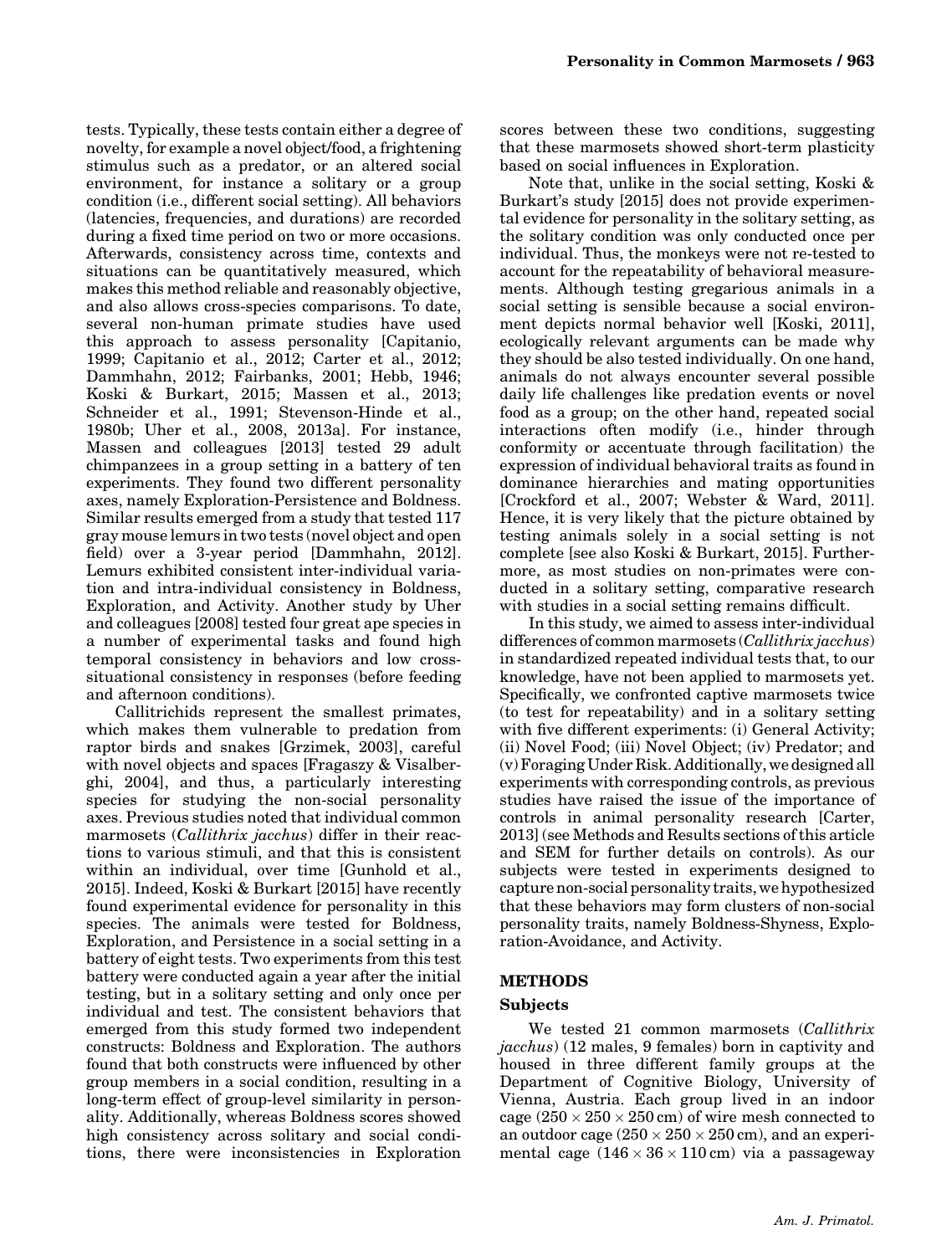system of tunnels with moveable doors. Each home enclosure contained wood shavings as floor bedding material and had plenty of enrichment objects (branches, ropes, platforms, blankets, sleeping boxes, tunnels). Visual contact between the family groups was prevented by an opaque plastic barrier between the adjacent cages, while acoustic and olfactory contact was possible. Temperature was maintained at 24– 26°C at all times, and humidity was kept at 40–60%. Daylight was the main source of lighting, but additional lamps were placed above the enclosures to provide additional light to the animals in winter, and consequently they were maintained on a stable 12:12 hr light:dark cycle. Heating lamps were always available at certain places on top of each enclosure.The animals were fed daily at noon with a selection of different fruits, vegetables, grains, milk products, pellets, marmoset jelly, protein and vitamin supplements, and insects. Water was provided ad libitum. The housing conditions were in accordance with Austrian legislation and the European Association of Zoos and Aquaria (EAZA) husbandry guidelines for Callitrichidae. The research complied with protocols approved by the institutional board for animal experimentation (license number 2014-016) and adhered to the legal requirements of Austria. The study also adhered to the American Society of Primatologists' principles for the ethical treatment of primates.

## Experimental Design

Experimental testing occurred between February and May 2012. All experiments were conducted in an experimental cage  $(146 \times 36 \times 110 \text{ cm})$  (see Fig. 1). Before experiments began, the subjects received a 2-week habituation phase with the experimental

cage, the passageway system, the experimental routine and the experimenter (VS). During this time, the monkeys had access to the experimental cage for 30 min each day with food rewards, first as a whole family group and later individually.

Each experiment started when the entrance door of the experimental cage opened and lasted 5 min. The experimental set-up was placed on an opaque plastic plate in the furthest point of the experimental cage (on the ground, diagonal to entrance door). The plate was changed for the different family groups to avoid olfactory interference. For the purpose of analysis, we virtually divided the experimental cage into four different compartments. Thus, the compartment containing the opaque plastic plate represented "proximity" (i.e., near to the experimental set-up), whereas the one furthest away from it represented "distance" (i.e., far from the experimental set-up) (see Fig. 1).

Tests were conducted in the morning (9–12 am). We tested all animals in five different tests: (i) General Activity; (ii) Novel Food; (iii) Novel Object; (iv) Predator; and (v) Foraging Under Risk, and their controls: (vi) Novel Food Control; (vii) Novel Object Control; (viii) Predator Control; and (ix) Foraging Under Risk Control (Fig. 2). All subjects were tested with only one of the tests per testing day, with a 5 days break between testing days. Three days before the testing day, animals were tested with a matched control, to be able to isolate the effects of the testing from reactions to the testing situation, i.e., to be able to carefully interpret behavioral responses to novelty, predator, and other contexts as suggested by Carter [2013] (e.g., in the food related tasks controls were done to distinguish between food motivation and responses to novelty). All tests were conducted



Fig. 1. Frontal view of the experimental cage. Horizontal and vertical dashed lines represent virtual division of the experimental cage, i.e., into four different compartments.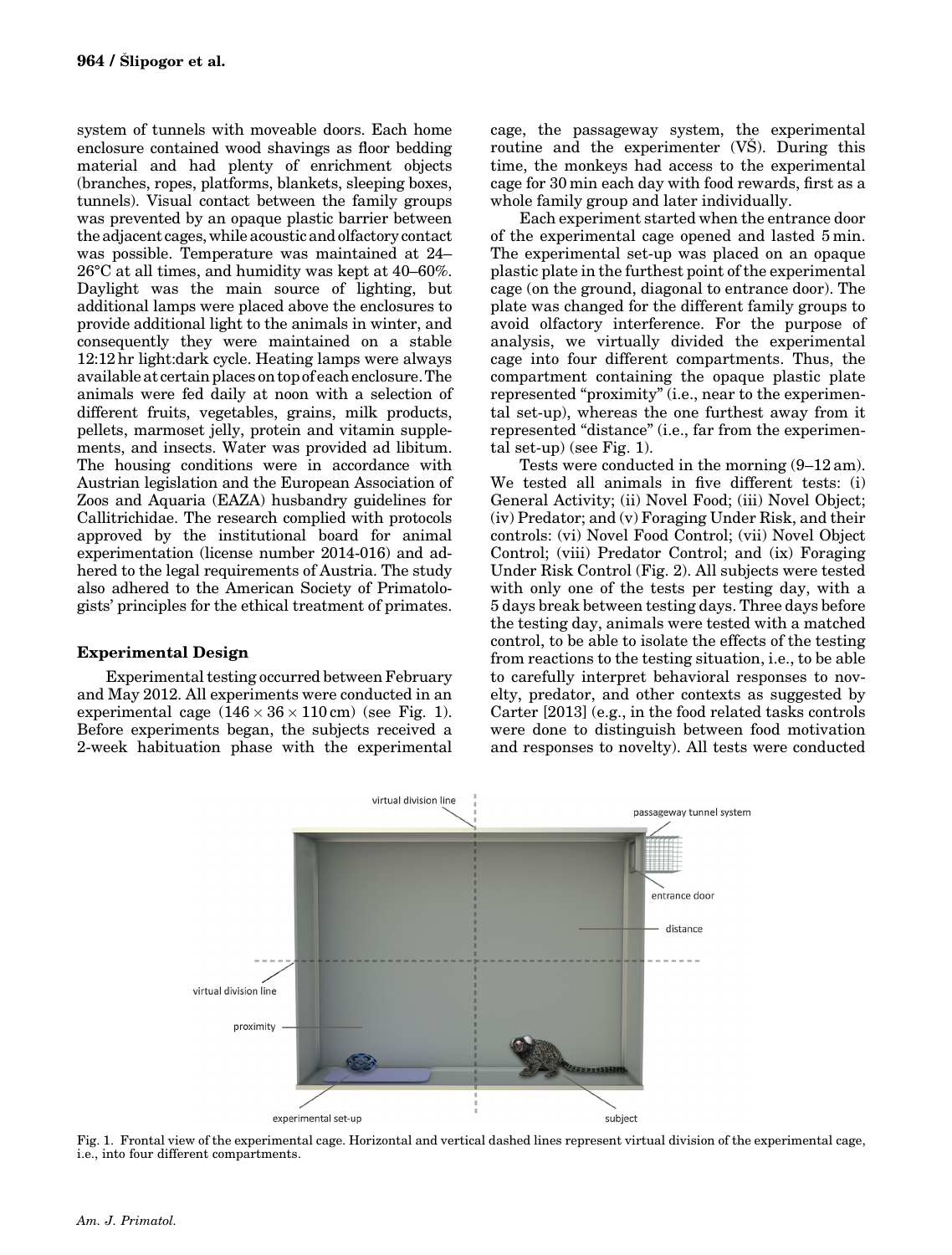

Fig. 2. Bird's eye view of the test design: (a) GA; (b) tNF; (c) tNO; (d) tP; (e) tFUR; and control design: (f) cNF; (g) cNO; (h) cP; and (i) cFUR. The dashed line represents the virtual division of the experimental cage into the two bottom compartments.

on two different occasions: the first test session was followed by a 14 days break without testing, and then the second test session was repeated. The order of subjects and tests was randomized, except for the General Activity Test (GA), which was always conducted first for all the monkeys.

#### Tests

The GA measured the baseline behavior of the subjects in the empty experimental cage, which allowed us to specifically target the personality trait Activity (for a graphical representation of all tests and their controls see Fig. 2). The Novel Food Test (tNF) measured the behavior of the subjects confronted with a piece of novel food; i.e., we placed a novel food item (a macadamia nut in the first test session, a chestnut in the second test session) on a porcelain plate already known to the animals, in the experimental cage. Similarly, the Novel Object Test (tNO) measured the behavior of the subjects confronted with a novel object (a small green spiky plastic ball in the first test session, a big blue plastic ball with holes in the second test session). Both novelty tests were designed to target the personality trait Exploration-Avoidance. The Predator Test (tP) measured the behavior of the subjects faced with a (model of a) predator (a plastic snake model placed on the opaque plastic plate and partially hidden in leaves). The Foraging Under Risk Test (tFUR) measured the behavior of the subjects confronted with a food reward and a potentially dangerous stimulus at the same time. In a pilot experiment, the subjects emitted mobbing/vigilance calls in the proximity of the skin of a lychee fruit. We assume that the texture resembles the skin texture of a predator, most likely a snake. Therefore, we used lychee fruit together with skin as a proxy for a dangerous stimulus. We covered the experimental plate with saw dust, placed a small transparent box containing valuable food rewards (five mealworms) on the furthermost part of the experimental plate, and placed the lychee fruit in front of the box. Both tests with "dangerous" stimuli were designed to target the personality trait Boldness-Shyness.

#### Controls

Experimental procedures of the controls were similar to their corresponding tests: in the Novel Food Control (cNF) we placed a familiar food item (a small piece of banana in both test sessions) on the porcelain plate instead of a novel food; in the Novel Object Control (cNO) a familiar object (string ball) instead of a novel object; in the Predator Control (cP) we did not hide a model of a predator in the leaves, but just placed the leaves on the experimental plate; and in the Foraging Under Risk Control (cFUR) no lychee fruit was placed in front of the transparent box containing the valuable food rewards.

#### Data Coding

We recorded all behaviors of the subjects in the experimental cage from two different angles using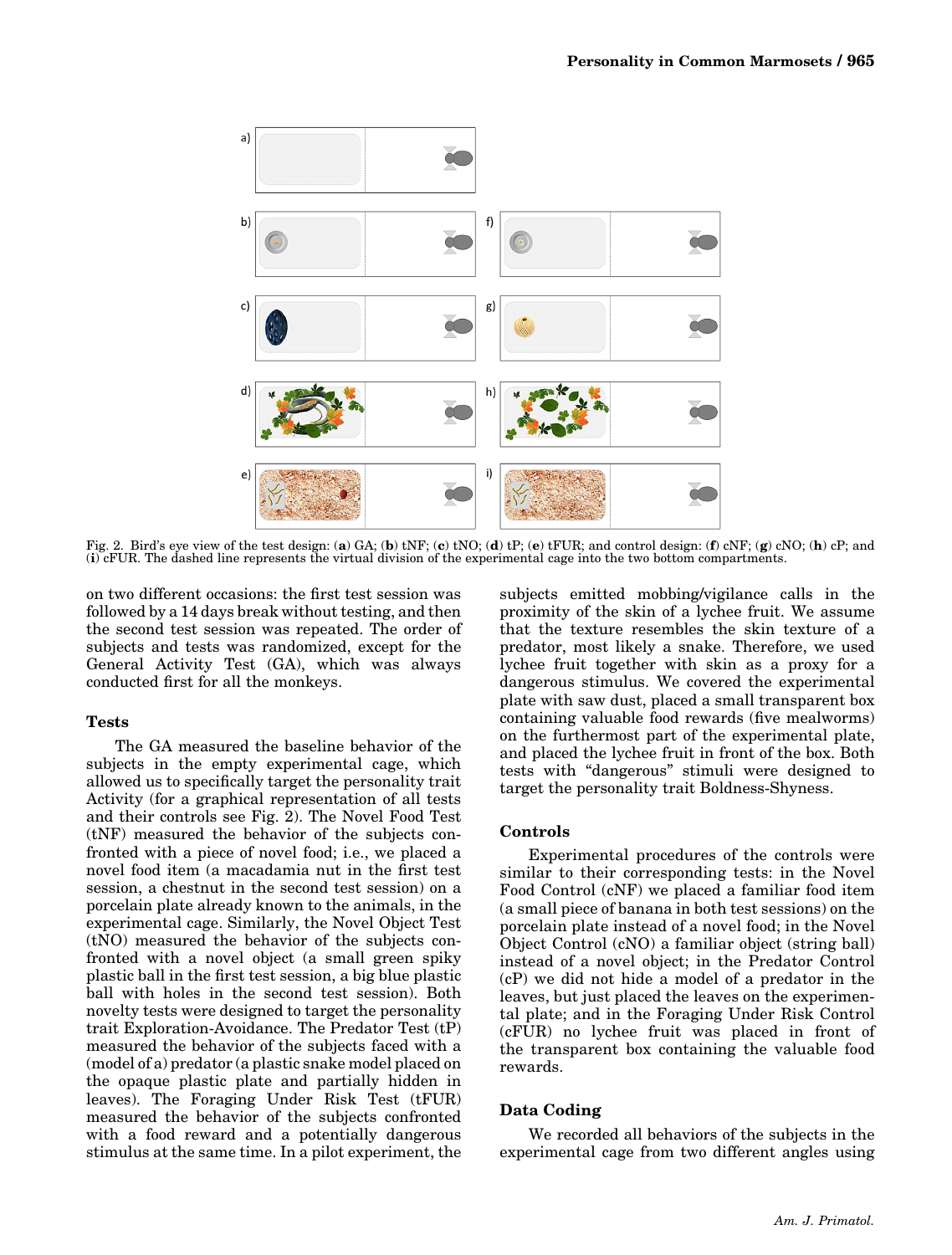two video cameras. One camera (SONY DCR-SR35E) was placed on a tripod in front of the cage (focusing on the experimental set-up), and the other camera (SANYO VPC-WH1) was handled by VS, focusing on the subject and its behavior. We analyzed the videos using Solomon coder beta v. 12.09.02 [Peter, 2012]. For each test, we coded several behavioral parameters (see SEM, Table SI for more details on the variables).

For reliability purposes TG recoded 10% of the tests. Inter-observer reliability was excellent both for frequencies (ICC  $(3,1) = 1.0$ , 95% CI lower, upper = 1.0, 1.0,  $F = 21866.712$ ,  $P < 0.001$ ) and durations and latencies  $(ICC (3,1)=0.990, 95\% CI lower,$ upper  $= 0.980, 0.995, F = 206.596, P < 0.001$ .

## Data Analysis

We analyzed the data using SPSS Statistics v. 20.0 (IBM). First, we tested for consistency over time. To estimate the repeatability of the behavioral measures from tests in the first and second test session, we used intra-class correlation coefficients (ICCs). This coefficient is a mathematical equivalent to the standard repeatability test, i.e., it accounts for the proportion of variation in behavior that is responsible for inter-individual variation, compared to that of intra-individual variation [Falconer & Mackay, 1996; Lessells & Boag, 1987]. As personality is defined based on temporal consistency, the ICC value of the two repeatable variables had to show significant repeatability  $(P<0.05)$  in order for a variable to be included in further analyses (see SEM, Table SII for significantly repeatable variables, and all variables measured). Subsequently, we calculated an individual mean value for these variables over the two repeated experiments.

Second, we tested the consistency of variables across different tests that we assumed were part of the same context (i.e., novelty (tNF and tNO), dangerous stimulus (tP and tFUR)) using ICCs, to identify cross-contextual consistency of each behavioral variable. A variable was considered contextually consistent if the ICC value of the same variables from two different tests was significant  $(P<0.05)$ (see SEM, Table SIII). If so, we calculated an individual mean value across the experiments. However, since the tests for contextual consistency were based on how we perceived contextual similarities, which might differ from the perception of the marmosets themselves, we also tested other contextually similar combinations (e.g., food-related: tNF and tFUR, predator/neophobia-related: tP, tFUR, tNO, and tNF). Also, we did not omit the variables that did not show contextual consistency, entering the measures of the different tests as separate variables into further analyses instead.

Third, we entered all remaining variables into a principal component analysis (PCA), to investigate

plots were used to assess the number of factors to extract. The PCA-solution was Varimax-rotated and variable loadings  $> \pm 0.4$  were considered salient (Table I). The analysis was repeated with a direct Oblimin rotation to elucidate the independence of the components [Tabachnick & Fidell, 2007]. Additionally, due to the relatively small sample size  $(N = 21)$ , which could potentially lead to an unreliable solution in the PCA, we used a bootstrapping procedure to evaluate the stability of the factor structure [Diaconis & Efron, 1983; Zientek & Thompson, 2007]. A bootstrap component (or factor) analysis is useful for ascertaining the number of factors/ components to retain or the replicability of the pattern/structure coefficients [cf. Lorenzo-Seva & Ferrando, 2003; Zientek & Thompson, 2007]. In this procedure, separate principal component analyses were conducted on subsets of the sample (i.e., 1,000 random resamples) [cf. Capitanio, 1999], and we used a program syntax for SPSS published by Zientek & Thompson [2007] (see SEM, Table SIV). Furthermore, we used the regression method to obtain component scores for the obtained PCA constructs. This method produces scores that have a mean of zero and a variance equal to the squared multiple correlation between the estimated and the true component values [cf. Massen et al., 2013].

whether and how these variables were associated with each other as traits. Eigenvalues  $(>1)$  and scree

We used Generalized Linear Mixed Models (GLMMs) to assess the influence of age (continuous variable, 2–13 years), sex (12 males, 9 females), and family group (1, 2, and 3) on the derived component scores. In the initial full models, we included group, sex, age, and all two way interactions as fixed factors. Thereafter, we used a backward step-wise approach to find the best fitting model based on comparisons of the corrected Akaike Information Criteria (cAIC). In the SEM, we report best fitting models (see SEM, Table SV). Based on the results of the models, we calculated post-hoc analyses using Mann–Whitney U-tests. For those post-hoc analyses, we report P-values after Holm Bonferroni correction [Holm, 1979]. Finally, we compared the temporally significantly repeatable behavioral variables from the tests with the same variables from the controls (see SEM, Table SVI) using Wilcoxon Signed Rank tests. All tests were two-tailed and we set alpha to 0.05.

## RESULTS

We found that across the two test sessions, 24 variables were significantly repeatable (out of a total of 62 variables measured across different experiments) (see SEM, Table SII), indicating temporal consistency of these behaviors between the two test sessions. The ICC repeatability values ranged from 0.37 to 0.87 (see SEM, Table SII). Only these 24 behavioral variables were included in further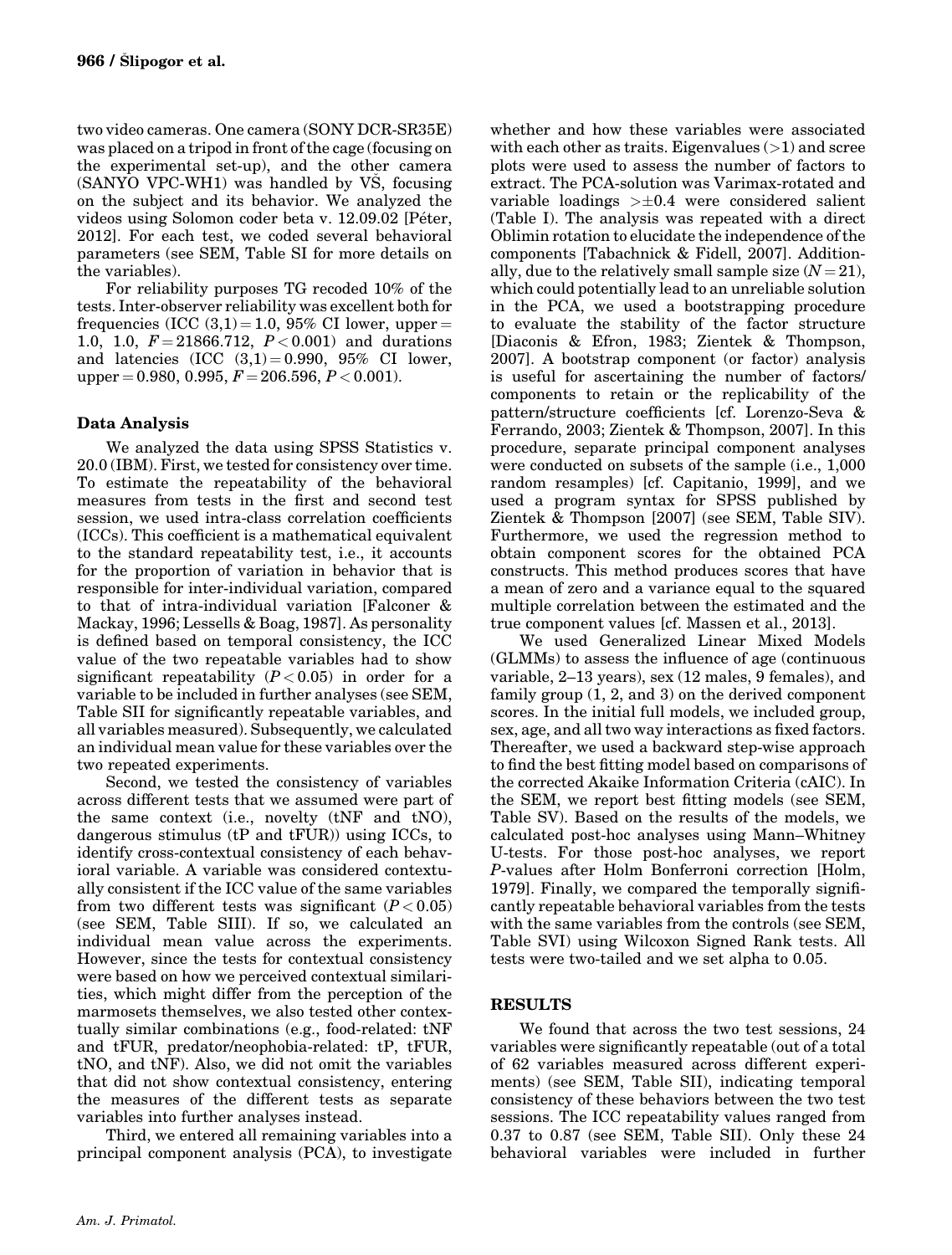|                                   | Component                       |                                  |          |                                                     |       |
|-----------------------------------|---------------------------------|----------------------------------|----------|-----------------------------------------------------|-------|
|                                   | Boldness-Shyness<br>in Foraging | Boldness-Shyness in<br>Predation |          | Stress-Activity Exploration-Avoidance Communalities |       |
| % of variance<br>explained        | 38.9                            | 18.23                            | 13.61    | 10.4                                                |       |
| Eigenvalue                        | 6.223                           | 2.917                            | 2.177    | 1.663                                               |       |
| Stress behavior, tNF              |                                 | 0.478                            | 0.804    |                                                     | 0.882 |
| Self-grooming, mean               |                                 |                                  |          | 0.794                                               | 0.660 |
| Manipulation, tNF                 |                                 |                                  | $-0.438$ | $-0.616$                                            | 0.774 |
| Manipulation, tFUR                | $-0.930$                        |                                  |          |                                                     | 0.934 |
| Contact calls, tP                 |                                 | 0.910                            |          |                                                     | 0.857 |
| Contact calls, GA                 |                                 |                                  |          | 0.824                                               | 0.751 |
| Vigilance calls, tFUR             | 0.784                           |                                  |          |                                                     | 0.799 |
| Vigilance calls, tP               |                                 | $-0.442$                         |          |                                                     | 0.401 |
| Body latency, tP                  |                                 | $-0.846$                         |          |                                                     | 0.838 |
| Body latency, tFUR                | 0.890                           |                                  |          |                                                     | 0.905 |
| Touch latency, tFUR               | 0.934                           |                                  |          |                                                     | 0.929 |
| Touch latency, tNF                |                                 |                                  | $-0.493$ | 0.689                                               | 0.836 |
| Locomotion, mean                  |                                 |                                  | 0.800    |                                                     | 0.731 |
| Compartment<br>alternations, mean |                                 |                                  | 0.897    |                                                     | 0.928 |
| Proximity, mean                   | $-0.852$                        | 0.413                            |          |                                                     | 0.902 |
| Distance, mean                    | 0.632                           | $-0.616$                         |          |                                                     | 0.854 |

TABLE I. Variable Loadings in Principal Component Analysis (PCA)

Varimax rotation with Kaiser normalization. Loadings  $>0.7$  and  $<-0.7$  are indicated in boldface. Communalities indicate a proportion of each variable's variance that can be explained by the principal components.

analyses of cross-contextual consistency. We first calculated an individualmean value of these variables over the two repeated experiments and then tested their internal consistency between different experiments (see SEM, Table SIII). We found that some of the variables showed significant cross-experimental consistency (i.e., "locomotion" in GA, tNF, and tNO,  $ICC = 0.631, P = 0.004; "compartment alternations"$ in tNF and  $tP$ , ICC = 0.769,  $P < 0.001$ ; "proximity" in tNO and tFUR, ICC = 0.655,  $P = 0.011$ ; "distance" in tNO, tP, and tFUR,  $ICC = 0.694, P < 0.001$ ; "selfgrooming" in tNF and tNO,  $\text{ICC} = 0.899$ ,  $P < 0.001$ ), whereas others did not (see SEM, Table SIII). The variables that showed significant consistency across experiments were averaged (i.e., the single mean value was calculated across different experiments), to obtain a single trait score for further analyses [cf. Massen et al., 2013]: "self-grooming", "locomotion", "compartment alternations", "proximity", and "distance". Cross-experimentally inconsistent variables were kept for further analyses as unaveraged scores: "manipulation", "contact calls", "vigilance calls", "body latency", and "touch latency". Similarly, "stress behavior" as the only temporal repeatable measure of its kind was also kept as a single variable and included as such into further analyses.

To investigate whether and how these variables (i.e., trait scores) are associated with each other as constructs, variables were entered in a PCA. In sum, 16 variables were entered into the PCA to assess the covariance among them. The PCA-solution was Varimax-rotated and variable loadings  $\geq \pm 0.4$  were considered salient (Table I). The analyses indicated appropriate sampling adequacy (Kaiser–Meyer– Olkin measure,  $KMO = 0.501$ ; Bartlett's Test of Sphericity,  $P < 0.001$ ), and all variables had communality estimates >0.401. We then evaluated the stability of the factor structure with running a bootstrapped PCA (i.e., 1,000 random resamples). We used a program syntax for SPSS, published by Zientek & Thompson [2007], with which we could examine standard errors, compare the sample to mean bootstrap results, and investigate the ratio of the mean bootstrap results to standard errors [Zientek & Thompson, 2007]. Indeed, our factor solution was remarkably stable (see SEM, Table SIV). We extracted four components, which together explained 81.13% of the variance. The first component explained 38.9% of the variance. This component had high positive loadings (>0.7) of "vigilance calls", "body latency", and "touch latency" in tFUR, and high negative loadings  $( $-0.7$ )$  of "manipulation" in tFUR and of the mean value of "proximity" in the different tests. This component also had salient positive loadings  $(>0.4)$  of the mean value of "distance" in the different tests. Thus, it consisted of variables related to Boldness-Shyness and Exploration-Avoidance tendencies. However, as the majority of variables that loaded on this component were related to tFUR, we labeled it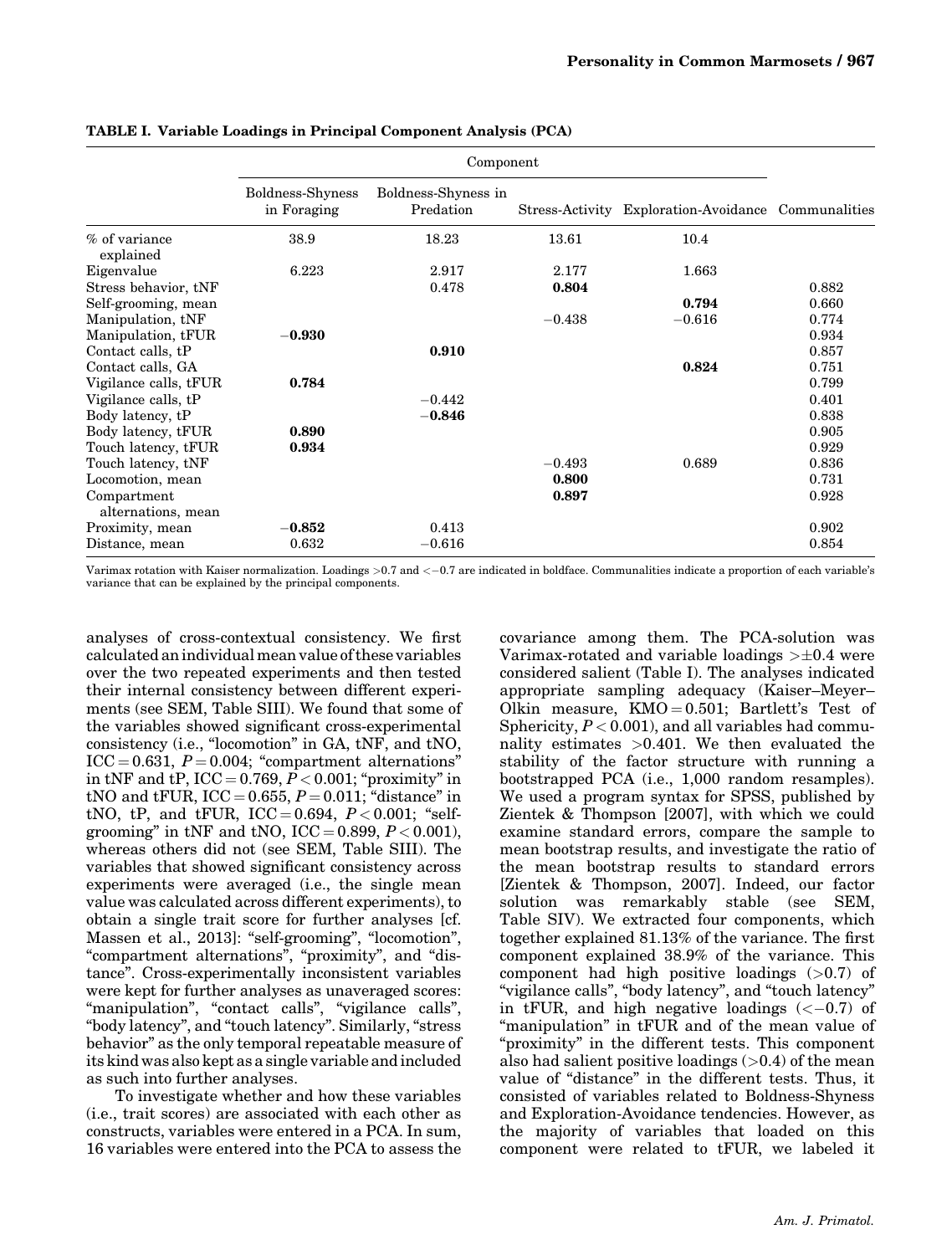Boldness-Shyness in Foraging. The second component explained 18.23% of the variance and had high positive loadings  $(>0.7)$  of "contact calls" in tP, and high negative loadings  $\left(\langle -0.7 \rangle\right)$  of "body latency" in tP. This component also had salient positive loadings  $(>0.4)$  of "stress behavior" in tNF and of the mean value of "proximity" in the different tests (albeit weaker than in the first component), and salient negative loadings  $\left\langle \langle -0.4 \rangle \right\rangle$  of "vigilance calls" in tP and of the mean value of "distance" in the different tests. Thus, this component consisted of variables related to Boldness-Shyness tendencies. However, as the variables were mainly related to the predatory context, we labeled this component Boldness-Shyness in Predation. The third component explained 13.61% of the variance. It had high loadings  $(>0.7)$  of the mean values of "locomotion" and "compartment alternations" in the different tests and of "stress behavior" in tNF. Moreover, it had salient negative loadings  $\left(<-0.4\right)$  of "manipulation" and of "touch" latency" in tNF. Since variables that had highest factor loadings in this component were related to stress and activity [see SEM, Table SI, Barros et al., 2000; Stevenson & Poole, 1976] we labeled this component Stress-Activity. Finally, the fourth component explained 10.4% of the variance. It had high positive loadings  $(0.7)$  of the mean value of "selfgrooming" in the novelty tests (tNF & tNO) and of "contact calls" in GA. It also had salient positive loadings (>0.4) of "touch latency" in tNF, and salient negative loadings  $(< -0.4)$  of "manipulation" in tNF. As it consisted of variables related mainly to exploration tendencies, we labeled it Exploration-Avoidance. We re-ran the analysis with a direct Oblimin rotation and this rotation resulted in a rotated solution almost identical to the Varimaxrotated one regarding the variable loadings. Moreover, the extracted components did not correlate strongly with each other (highest factor intercorrelation after direct Oblimin rotation:  $r = -0.24$ .

Finally, we ran Generalized Linear Mixed Models (GLMMs) to assess the effect of sex, age, and group on all four factors (components). The best fitting models revealed no sex or age differences (see SEM, Table SV). We did find a difference between groups with regard to Exploration-Avoidance  $(F = 26.544, df \ 1,2 = 2, 15, P < 0.001)$ , but not for any other factor. Additionally, we found an interaction-effect of group and sex, also with regard to Exploration-Avoidance  $(F = 14.996, df \ 1.2 = 3, 15,$  $P < 0.001$ ), but not for any other factors. In contrast, all other interactions were either not present in the final models or non-significant irrespective of the factor tested (see SEM, Table SV).

Visual inspection of our data revealed that the interaction effect of group and sex on Exploration-Avoidance might have been solely due to one female, as her factor score was almost two standard deviations higher than the rest of her group. Re-analyses



Fig. 3. Exploration-Avoidance factor scores per group; box limits indicate the 25th and 75th percentiles as determined by SPSS software; whiskers extend 1.5 times the interquartile range from the 25th and 75th percentiles, outliers are represented by dots.<br> $N=5, 7, 8$  sample points. \*\* $P < 0.01$ , ns = non-significant.

of the data without this female confirmed this, since the interaction effect was lost in the subsequent final model on Exploration-Avoidance (group\*sex;  $F = 0.141$ , df  $1,2 = 2,15$ ,  $P = 0.870$ ). In contrast, the initial group effect remained significant  $(F = 5.248,$ df  $1,2 = 2, 15, P = 0.019$ , suggesting it was a consistent effect. Post-hoc analyses without the female revealed that group members of group 2 had significantly lower factor scores (after Holm– Bonferroni correction) with regard to Exploration-Avoidance than members of group 3, whereas all other combinations of groups showed no significant differences (Mann–Whitney U-tests: group 1 vs. group 2:  $U=7$ ,  $Z=-1.705$ ,  $P=0.106$ , group 2 vs. group 3:  $U = 5$ ,  $Z = -2.662$ ,  $P = 0.006$ , group 1 vs. group  $\overline{3}$ :  $U = 14$ ,  $Z = -0.878$ ,  $P = 0.380$ ; Fig. 3).

Finally, we compared tests with the controls using Wilcoxon Signed Rank tests. As expected, behavioral responses always differed significantly between the tests and the corresponding controls in predator and foraging under risk conditions, and they differed significantly in most of the food and object conditions (see SEM, Table SVI). Consequently, these results validated our experimental approach.

#### DISCUSSION

In this study, we investigated the consistency of inter-individual differences in common marmosets, with the aim to show three non-social personality traits (Activity, Boldness-Shyness, and Exploration-Avoidance). In contrast to previous studies, we tested the monkeys in a solitary setting, using five different experiments (GA, tNF, tNO, tFUR, tP) and their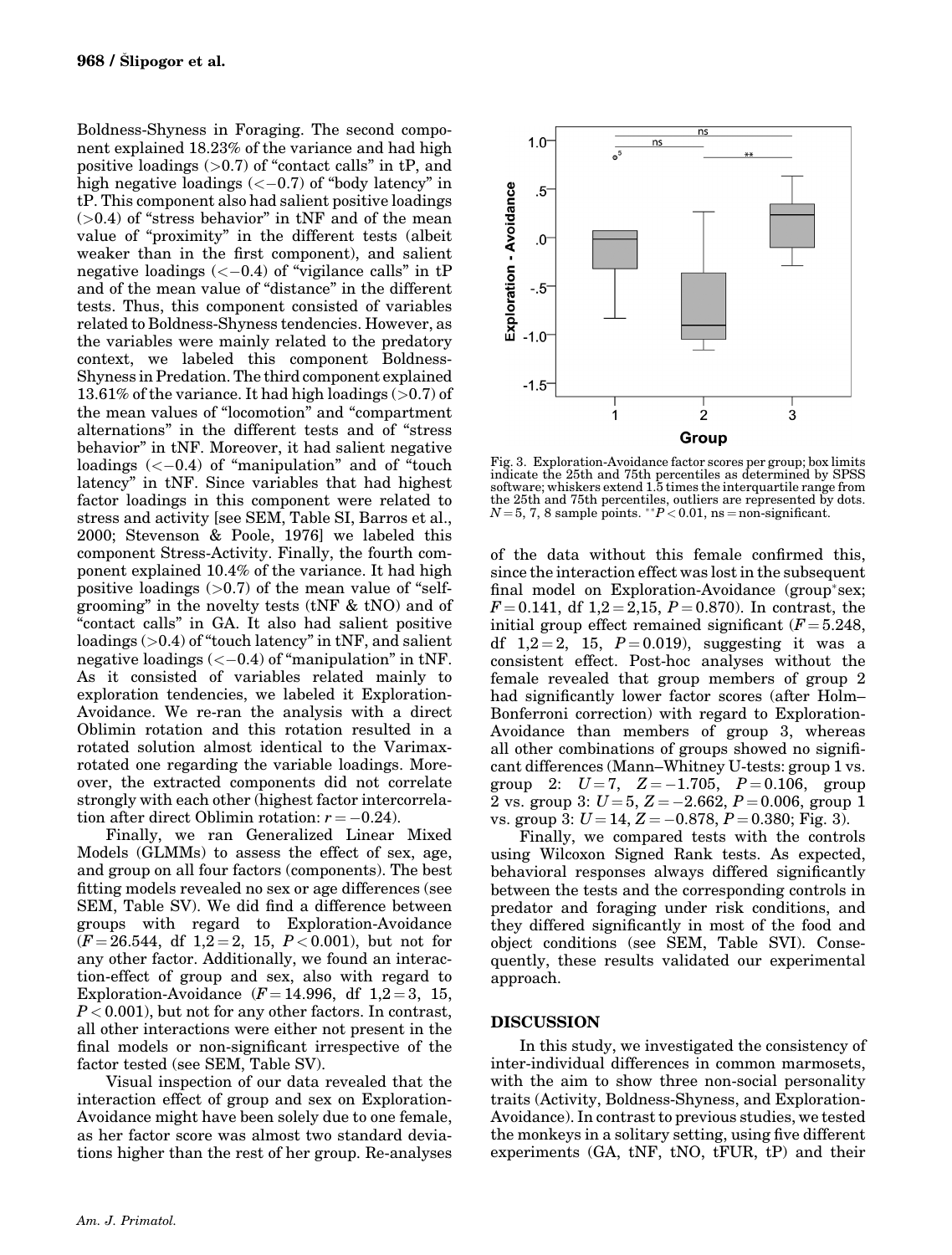corresponding controls (cNF, cNO, cFUR, cP). Repeated solitary testing allowed us to eliminate possible social influences such as audience effects and/or social facilitation, and to obtain unbiased individual personality scores at two different time points. The use of controls allowed us to isolate the effects of testing from reactions in the test situation. We found that the individuals differed in most of their behavior consistently over time and across different contexts, which perfectly fits the definition of personality [Réale et al., 2010]. These repeatable behaviors formed a construct of four major dimensions: Boldness-Shyness in Foraging, Boldness-Shyness in Predation, Stress-Activity, and Exploration-Avoidance. We found no sex or age differences in these components, but we detected a difference between the groups with regard to the component Exploration-Avoidance.

We found temporal repeatability in 24 (out of 62) behavioral variables and the degree of this repeatability was within the repeatability range of behaviors described in other species, as it has been argued that approximately 35% of the variation among individuals in behavior can be attributed to personality [Bell et al., 2009]. Moreover, we did not only consider significance, but also effect-sizes (i.e., ICCvalues), which were moderate to very high. Note that behavioral responses varied in their temporal consistency in different experiments: i.e., whereas many behaviors (e.g., target manipulation, calls, movement patterns, position in the cage, some latencies) were fairly repeatable, others, like entering latencies, were not. This finding is to some extent in accordance with previous studies. Massen and colleagues [2013] suggested that this temporal inconsistency in latencies could be due to a habituation effect, specifically in novelty (here, tNF or tNO), or a decrease of the perceived threat (here, tP or tFUR) with regard to predator models.

We tested 24 mean values of temporally consistent variables for their contextual consistency, across multiple tests. We predicted that the monkeys would have a similar response in tests of the same personality trait (Activity: GA, Boldness-Shyness: tFUR and tP, Exploration-Avoidance: tNO and tNF) [Stamps & Groothuis, 2010], or in tests of other contextually similar combinations (e.g., food-related: tNF and tFUR, predator/neophobia-related: tP, tFUR, tNO, and tNF). As expected, some variables did indeed show significant cross-experimental consistency. For example, locomotion was consistent in GA, tNF, and tNO, suggesting that novelty might have an impact on the excitement, and therefore on the duration of locomotion, as this was consistent not only in tNF and tNO, but also in GA which was conducted first for all monkeys. Self-grooming was consistent in novelty tests (tNF and tNO). Time spent in proximity of the stimulus was consistent across some novelty and food-related tests (tNO and

tFUR) which might be explained by a high level of curiosity. Time spent distant from the stimulus was consistent in two contexts with frightening stimuli (tP and tFUR) and one context with novelty (tNO). The number of compartment alternations (potential measure of Activity) was consistent in one novelty  $(tNF)$  and one predatory context  $(tP)$ , which might be explained by both predator-avoidance mechanisms and neophobia. Note that there could be several reasons why not all of our parameters were contextually consistent. For instance, latency to approach could be affected by different motivations in a predator context and in a novel food context. Even though the definition of personality does not require consistency in both time and context, we are open to the argument that a "personality" trait that is not consistent across contexts might actually reflect independent traits.

The PCA analysis indicated four independent principal components (Table I), and the factor solution remained stable after performing a bootstrapping procedure of the PCA (see SEM, Table SIV). Although this statistical tool supports the robustness of our results, we have to interpret our findings with caution due to the relatively small sample size. Notably, we did not expect that Boldness-Shyness would form two separate components, based on the context in which it was tested. The first principal component consisted mostly of risk-taking variables found in the foraging context. Variable loadings of this component indicated that shyer individuals emitted more vigilant calls and took longer to approach the stimulus, while bolder ones stayed in proximity to the stimuli and manipulated the food reward in tFUR for longer periods of time. Vigilant responses to threatening stimuli have already been used to classify boldness in male fowl alarm calls in response to a simulated overhead predator [cf. Carter et al., 2012; Nelson et al., 2008]. The second principal component consisted of similar behaviors, but were predominantly found in a predator context. In other words, vigilance calls loading on this component were mostly emitted by shy individuals that took longer to approach the predator model in tP and spent most time further away from the stimuli. In contrast, bolder individuals spent more time close to the stimuli, showed more stress behaviors and emitted more contact calls. In a study on vervet monkeys (Cercopithecus aethiops sabaeus), the boldest males also placed themselves at the highest risk of injury while responding to an intruder, whereas shy individuals took a safer, less risky approach [Fairbanks, 2001]. Similarly, Coleman & Wilson [1998] found that bolder sunfish engage more in predator inspection than shy individuals. Furthermore, they also fed more when they were exposed to a novel environment and acclimated more quickly to the laboratory setting than shy individuals. Interestingly, none of these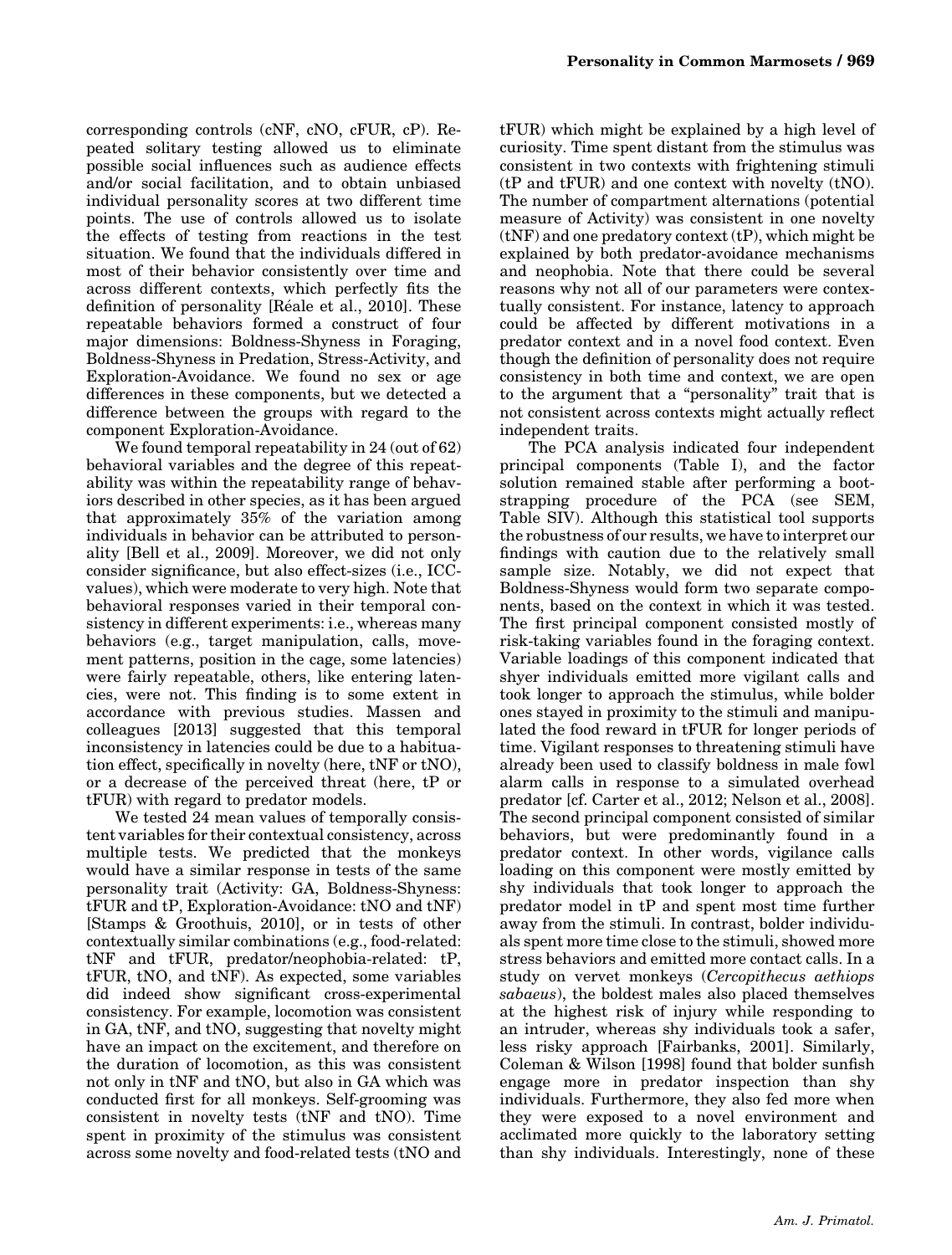studies found Boldness-Shyness forming two separate components. Further studies may reveal whether our findings can be treated as a special outcome of our tests/analyses or whether individuals consistently express different traits according to the type of risk involved. If the latter is true, such traits may have implications for the monkeys' life-histories.

Since most of the behaviors that loaded on the third principal component were related to activity of subjects and their stress response in given tests, we labeled this component Stress-Activity. Activity is often found as an independent personality trait, both in primates [Koski, 2011; Schneider et al., 1991; Stevenson-Hinde & Zunz, 1978] and non-primates [Bell, 2005], and stress responses (sometimes labeled as "Excitability") have been shown as independent personality trait also in other studies [Capitanio, 1999]. Increased locomotion is one of the stress indicators in common marmosets [Bassett et al., 2003], and sometimes variables related to subjects' activity and to their stress responses load on the same component (e.g., "Excitable") [Stevenson-Hinde et al., 1980b], so it is not surprising that we found the same pattern in this study. Finally, the fourth component labeled Exploration-Avoidance consisted of traits related to explorative tendencies of marmosets. In other words, more explorative individuals manipulated objects longer and were faster to approach novel food, whereas avoidant individuals elicited more contact calls and showed more self-grooming. Similar to the study by Massen and colleagues [2013] on chimpanzees, Exploration-Avoidance formed a separate construct from Boldness-Shyness, supporting the notion that neophobia and boldness might be independent constructs [Carter et al., 2012; Greenberg & Mettke-Hofmann, 2001].

We found no sex or age differences within the components, suggesting that our personality components are unaffected by demographic effects. Similar results were obtained in other studies on marmosets [Kemp & Kaplan, 2011; Koski & Burkart, 2015; Rogers, 1999], and barnacle geese [Kurvers et al., 2009]; in contrast, studies on zebra finches [Schuett & Dall, 2009], gray mouse lemurs [Dammhahn, 2012], vervet monkeys [McGuire et al., 1994], and chimpanzees [Massen et al., 2013] did find effects of sex and/or age. Interestingly, our results did reveal differences between groups; i.e., with regard to Exploration-Avoidance, and an interaction-effect of group and sex with regard to Exploration-Avoidance. Members of group 2 had significantly lower factor scores in Exploration-Avoidance than members of group 3. Even though there was considerable withingroup variation of this factor score (see error bars in Fig. 3), it seems that the personality traits of members from the same family group were more similar to each other than to members of a different group. These differences cannot be explained solely

by genetic differences as the monkeys of both groups are not only genetically related to members of their own group, but also to members of the other group [cf. Koski & Burkart, 2015]. It should be noted that the results of these regression analyses have to be taken with caution, as the subject to variable ratio in the GLMMs was not very strong; i.e., 3.5:1 (but see Austin & Steyerberg, 2015, that report that a subject to variable ratio of 2:1 is sufficient for an adequate estimation of regression coefficients, standard errors, and confidence intervals).

The found group differences support the notion that social environment can have a large influence on the behavior of individuals [Kralj-Fiser et al., 2007; Sih & Bell, 2008]. Namely, it can both restrict the expression of behavioral traits through conformity and enhance them through facilitation [Webster & Ward, 2011], making the behavior of individuals of the same group more similar. In a study on 75 chimpanzees in a social setting, significant grouplevel differences were found in four social personality traits that could not be explained by ecological factors [Koski, 2011]. Although we tested individuals in a solitary setting, we nevertheless obtained a groupspecific expression of an Exploration-Avoidance personality trait, and to our knowledge, this is the first study to show such a result using repeated individual testing in common marmosets. All our groups consist of an unrelated male and female and their offspring, so one possible explanation might be that similarity within groups is due to a combination of shared genetics and shared early social environment, which might be particularly true for offspring reared in these groups [cf. Fairbanks, 2001; Schneider et al., 1991; Suomi, 1987]. However, as group 2 and group 3 are genetically related, these differences cannot be solely explained by shared genetics. The other plausible explanation might be group-level similarity in personality (i.e., "group personality" [Koski & Burkart, 2015]), even outside of an immediate social context. This behavior might be especially important for group-living species that might benefit from grouping when faced with predators [Landeau & Terborgh, 1986]. Callitrichids are no exception to this rule, with a wide array of anti-predator strategies [Caine, 1993; Ferrari & Ferrari, 1990]. When foraging for prey, resting, socializing, playing, grooming, etc., it seems to be of utmost importance for this species to maintain social cohesion within their family group [Fragaszy & Visalberghi 2004; Stevenson & Rylands, 1988]. Indeed, it has been shown that common marmosets' foraging behavior (that could be associated with exploratory behavior) is influenced by social learning both in captive [Bugnyar & Huber, 1997; Voelkl & Huber, 2000] and in wild populations [Gunhold et al., 2014a,b], and thus group-level similarity in personality with regard to Exploration-Avoidance may be beneficial.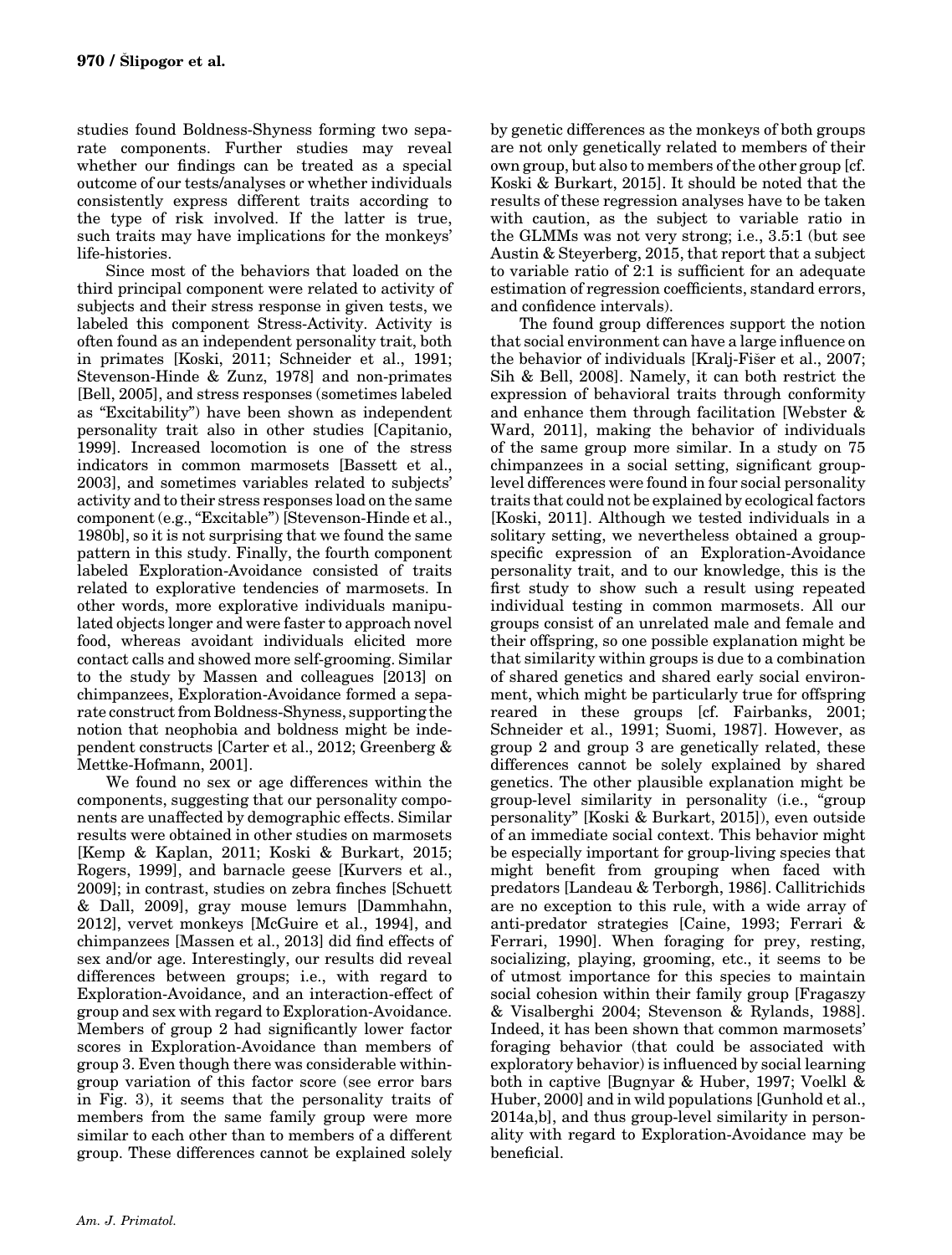In a recent study by Koski & Burkart [2015], common marmosets were found to show social modification of their personality traits across social and solitary conditions in a battery of tests. Moreover, in both conditions individuals showed group-level similarity in Boldness-Shyness. However, the same finding was not retained in Exploration-Avoidance, where marmosets adhered to their group only in a social context. The authors hypothesized that the mechanism that influences exploratory behavior might be influenced by group members, thus leading to social facilitation. Our study, in contrast, did find a group effect on Exploration-Avoidance in a solitary setting, suggesting that this group effect is not the result of short-term social facilitation, but rather of a long-term process that produces group-level similarity in behavior. As our study applied a more thorough approach with regard to personality in the solitary setting, we would like to suggest that marmosets may also show group-level similarity in Exploration-Avoidance in a solitary setting. This adds an important additional piece of knowledge about group-level similarity in personality, providing a stronger argument for the possible presence of not only short-term effects, but also long-term social effects leading to group cohesion, and possibly increasing group coordination and cooperation [Koski & Burkart, 2015]. Interestingly, unlike the Koski & Burkart [2015] study, our study did not find a group difference in Boldness-Shyness scores. It may be that Boldness-Shyness is indeed less susceptible to the effects of the social environment and is regulated by more internal genetic mechanisms. As our groups 2 and 3 were genetically related, this might be a plausible explanation for the absence of "group personality" in this trait, as opposed to the study by Koski & Burkart [2015], where the monkeys did not share the same genetic background. However, this remains to be further investigated.

In sum, we found consistent inter-individual differences in 21 common marmosets in a solitary setting, using five different experiments (GA, tNF, tNO, tFUR, tP) and their corresponding controls (cNF, cNO, cP, cFUR). Individuals behaved consistently over time and across different contexts, revealing four major personality dimensions: Boldness-Shyness in Foraging, Boldness-Shyness in Predation, Stress-Activity, and Exploration-Avoidance. To our knowledge, this is the first study in which Boldness-Shyness appeared as two separate components, which calls for further investigation. A significant group difference with regard to the Exploration-Avoidance component in our solitary setting suggests that members of the same family group had more similar personalities than members of a different group in at least one trait, which is in line with the idea of group-level similarity in personality.

#### ACKNOWLEDGMENTS

This study was funded by the FWF (Austrian Science Fund) project nr. Y366-B17 (to TB), by the FWF (Austrian Science Fund) project nr. P26806 (to JJMM), by the Uni:Docs doctoral fellowship program of University of Vienna (to VS), and the Education and Culture Lifelong Learning Programme Erasmus (to VS). We would like to thank Mauro Milli for help in designing figures for this manuscript and Gesche Westphal-Fitch for help proof-reading this manuscript. We are grateful to the editor, review editor, and two anonymous reviewers for their constructive comments, which helped us to improve the manuscript substantially. The study complies with the animal care regulations and Austrian law (license number 2014-016).

#### REFERENCES

- Austin PC, Steyerberg EW. 2015. The number of subjects per variable required in linear regression analyses. Journal of Clinical Epidemiology 68:627–636.
- Barros M, Boere V, Huston JP, Tomaz C. 2000. Measuring fear and anxiety in the marmoset (Callithrix penicillata) with a novel predator confrontation model: effects of diazepam. Behavioural Brain Research 108:205–211.
- Bassett L, Buchanan-Smith HM, McKinley J, Smith TE. 2003. Effects of training on stress-related behavior of the common marmoset (Callithrix jacchus) in relation to coping with routine husbandry procedures. Journal of Applied Animal Welfare Science 6:221–233.
- Bell AM, Hankison SJ, Laskowski KL. 2009. The repeatability of behaviour: a meta-analysis. Animal Behaviour 77:771–783.
- Bell AM. 2005. Behavioural differences between individuals and two populations of stickleback (Gasterosteus aculeatus). Journal of Evolutionary Biology 18:464–473.
- Bergmüller R, Taborsky M. 2010. Animal personality due to social niche specialisation. Trends in Ecology and Evolution 25:504–511.
- Bouchard TJ, Loehlin JC. 2001. Genes, evolution, and personality. Behavior Genetics 31:243–273.
- Bugnyar T, Huber L. 1997. Push or pull: an experimental study on imitation in marmosets. Animal Behaviour 54:817–831.
- Caine NG. 1993. Flexibility and co-operation as unifying themes in Saguin us social organisation and behaviour: the role of predation pressures. In: Rylands A, editor. Marmosets and tamarins: Systematic, behaviour and ecology. Oxford, UK: Oxford University Press. p 200–219.
- Capitanio JP. 1999. Personality dimensions in adult male rhesus macaques: prediction of behaviors across time and situation. American Journal of Primatology 47:299–320.
- Capitanio JP. 2004. Personality factors between and within species. In: Thierry B, Singh M, Kaumanns W, editors. Macaque societies: A model for the study of social organisation. Cambridge UK: Cambridge University Press. p 13–37.
- Capitanio JP,Widaman KF. 2005. Confirmatory factor analysis of personality structure in adult male rhesus monkeys (Macaca mulatta). American Journal of Primatology 65:289–294.
- Capitanio JP, Del Rosso LA, Calonder LA, Blozis SA, Penedo MCT. 2012. Behavioral effects of prenatal ketamine exposure in rhesus macaques are dependent on MAOA genotype. Experimental and Clinical Psychopharmacology 20:173–180.
- Carere C, Maestripieri D. 2013. Introduction: animal personalities: who cares and why? In: Carere C, Maestripieri D, editors. Animal personalities: Behavior, physiology, and evolution. Chicago, IL: University of Chicago Press. p 1–9.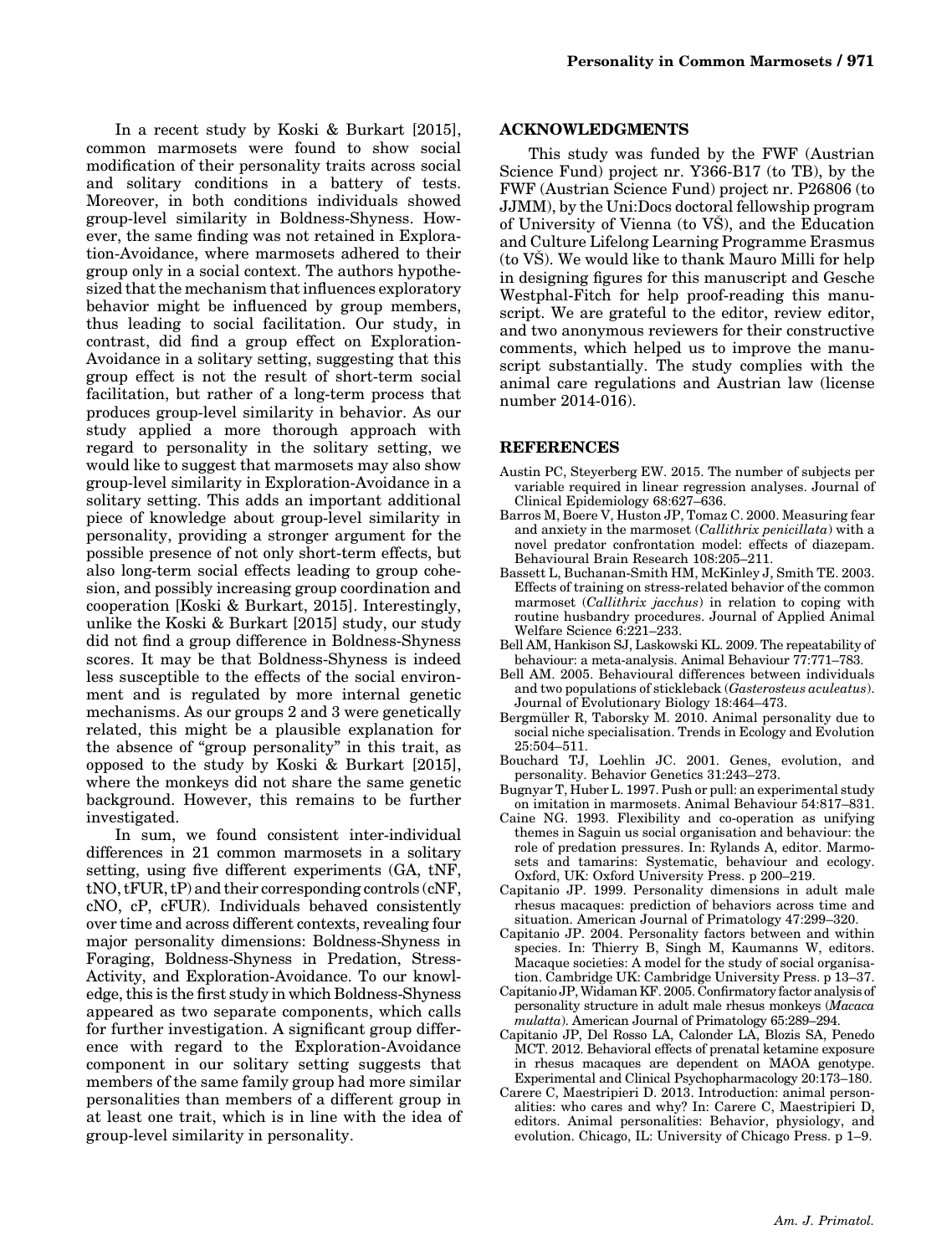- Carter AJ, Marshall HH, Heinsohn R, Cowlishaw G. 2012. How not to measure boldness: novel object and antipredator responses are not the same in wild baboons. Animal Behaviour 84:603–609.
- Carter AJ. 2013. On validity and controls in animal personality research: a comment on Galhardo et al. (2012). Biology Letters 9:20121080.
- Carter AJ, Feeney WE, Marshall HH, Cowlishaw G, Heinsohn R. 2013. Animal personality: what are behavioural ecologists measuring? Biological Reviews 88:465–475.
- Chapais B. 2001. Primate nepotism: what is the explanatory value of kin selection? International Journal of Primatology 22:203–229.
- Coleman K. 2012. Individual differences in temperament and behavioral management practices for nonhuman primates. Applied Animal Behaviour Science 138:106–113.
- Coleman K, Wilson D. 1998. Shyness and boldness in pumpkinseed sunfish: individual differences are contextspecific. Animal Behaviour 56:927–936.
- Costa PT, McCrae RR. 1992. Revised NEO Personality Inventory (NEO-PI-R) and NEO Five-Factor Inventory (NEO-FFI) manual. Odessa, FL: Psychological Assessment Resources. p 101.
- Crockford C, Wittig RM, Seyfarth RM, Cheney DL. 2007. Baboons eavesdrop to deduce mating opportunities. Animal Behaviour 73:885–890.
- Croft DP, Krause J, James R. 2004. Social networks in the guppy (Poecilia reticulata). Proceedings of the Royal Society of London B 271(Suppl 6):S516–S519.
- Dall SRX, Griffith SC. 2014. An empiricist guide to animal personality variation in ecology and evolution. Frontiers in Ecology and Evolution 2:1–7.
- Dammhahn M. 2012. Are personality differences in a small iteroparous mammal maintained by a life-history trade-off? Proceedings of the Royal Society B 13:2645–2651.
- Diaconis P, Efron B. 1983. Computer-intensive methods in statistics. Scientific American 248:116–130.
- Digman JM. 1990. Personality structure: emergence of the Five-Factor Model. Annual Review of Psychology 41:417– 440.
- Dingemanse NJ, Both C, Drent PJ, van Oers K, van Noordwijk AJ. 2002. Repeatability and heritability of exploratory behaviour in great tits from the wild. Animal Behaviour 64:929–937.
- Fairbanks LA. 2001. Individual differences in response to a stranger: social impulsivity as a dimension of temperament in vervet monkeys (Cercopithecus aethiops sabaeus). Journal of Comparative Psychology 115:22–28.
- Falconer DS, Mackay TFC. 1996. Introduction to quantitative genetics. 4th edition. Harlow, Essex, UK: Longmans Green. p 480.
- Ferrari SF, Ferrari MAL. 1990. Predator avoidance behaviour in the buffy-headed marmoset, Callithrix flaviceps. Primates 31:323–338.
- Fragaszy D, Visalberghi E. 2004. Socially biased learning in monkeys. Learning and Behavior 32:24–35.
- Freeman H, Gosling SD, Schapiro SJ. 2011. Methods for assessing personality in non-human primates. In: Weiss A, King J, Murray L, editors. Personality and behavioral syndromes in nonhuman primates. New York: Springer.
- Galton F. 1883. Inquiries into human faculty and its development. London: Macmillan.
- Gosling SD. 2001. From mice to men: what can we learn about personality from animal research? Psychological Bulletin 127:45–86.
- Greenberg R, Mettke-Hofmann C. 2001. Ecological aspects of neophobia and neophilia in birds. Current Ornithology 16:119–178.
- Grzimek B. 2003. Family: new world monkeys II. In: Hutchins M, Kleiman D, Geist V, McDade M, editors. Grzimek's animal life encylopedia, Volume 14, Mammals III. 2nd

Edition. Farmington Hills, Michigan, USA: Gale Group. p 115–133.

- Gunhold T, Whiten A, Bugnyar T. 2014a. Video demonstrations seed alternative problem solving techniques in wild common marmosets. Biology Letters 10:20140439.
- Gunhold T, Massen JJM, Schiel N, Souto A, Bugnyar T. 2014b. Memory, transmission and persistence of alternative foraging techniques in wild common marmosets. Animal Behaviour 91:79–91.
- Gunhold T, Range F, Huber L, Bugnyar T. 2015. Long-term fidelity of foraging techniques in common marmosets (Callithrix jacchus). American Journal of Primatology 77:264–270.
- Hebb DO. 1946. Emotion in Man and Animal: an analysis of the intuitive processes of recognition. Psychological Review 53:88–106.
- Holm S. 1979. A simple sequentially rejective multiple test procedure. Scandinavian Journal of Statistics 6:65–70.
- Huntingford FA. 1976. The relationship between anti-predator behaviour and aggression among conspecifics in the threespined stickleback, Gasterosteus Aculeatus. Animal Behaviour 24:245–260.
- Kemp C, Kaplan G. 2011. Individual modulation of antipredator responses in common marmosets. International Journal of Comparative Psychology 24:112–136.
- King JE, Figueredo AJ. 1997. The five-factor model plus dominance in chimpanzee personality. Journal of Research in Personality 31:257–271.
- Koolhaas JM, de Boer SF, Coppens CM, Buwalda B. 2010. Neuroendocrinology of coping styles: towards understanding the biology of individual variation. Frontiers in Neuroendocrinology 31:307–321.
- Koski SE, Burkart JM. 2015. Common marmosets show social plasticity and group-level similarity in personality. Scientific reports 5:8878.
- Koski SE. 2011. Social personality traits in chimpanzees: temporal stability and structure of behaviourally assessed personality traits in three captive populations. Behavioral Ecology and Sociobiology 65:2161–2174.
- Koski SE. 2014. Broader horizons for animal personality research. Frontiers in Ecology and Evolution 2:1–17.
- Kralj-Fišer S, Scheiber IBR, Blejec A, Möstl E, Kotrschal K. 2007. Individualities in a flock of free-roaming greylag geese: behavioral and physiological consistency over time and across situations. Hormones and Behavior 51: 239–248.
- Krause J, James R, Croft DP. 2010. Personality in the context of social networks. Philosophical Transactions of the Royal Society of London B 365:4099–4106.
- Kurvers RHJM, Eijkelenkamp B, van Oers K, et al. 2009. Personality differences explain leadership in barnacle geese. Animal Behaviour 78:447–453.
- Landeau L, Terborgh J. 1986. Oddity and the "confusion effect" in predation. Animal Behaviour 34:1372–1380.
- Lessells CM, Boag PT. 1987. Unrepeatable repeatabilities: a common mistake. Auk 104:116–121.
- Lorenzo-Seva U, Ferrando PJ. 2003. IMINCE: an unrestricted factor-analysis-based program for assessing measurement invariance. Behavior Research Methods 35:318–321.
- Massen JJM, Koski SE. 2014. Chimps of a feather sit together: chimpanzee friendships are based on homophily in personality. Evolution and Human Behavior 35:1–8.
- Massen JJM, Sterck EHM, de Vos H. 2010. A review of close social associations in animals and humans: functions and mechanisms of friendship. Behaviour 147:1379–1412.
- Massen JJM, Antonides A, Arnold AMK, Bionda T, Koski SE. 2013. A behavioral view on chimpanzee personality: exploration tendency, persistence, boldness, and tool-orientation measured with group experiments. American Journal of Primatology 75:947–958.
- McGuire MT, Raleigh MJ, Pollack DB. 1994. Personality features in vervet monkeys: the effects of sex, age, social